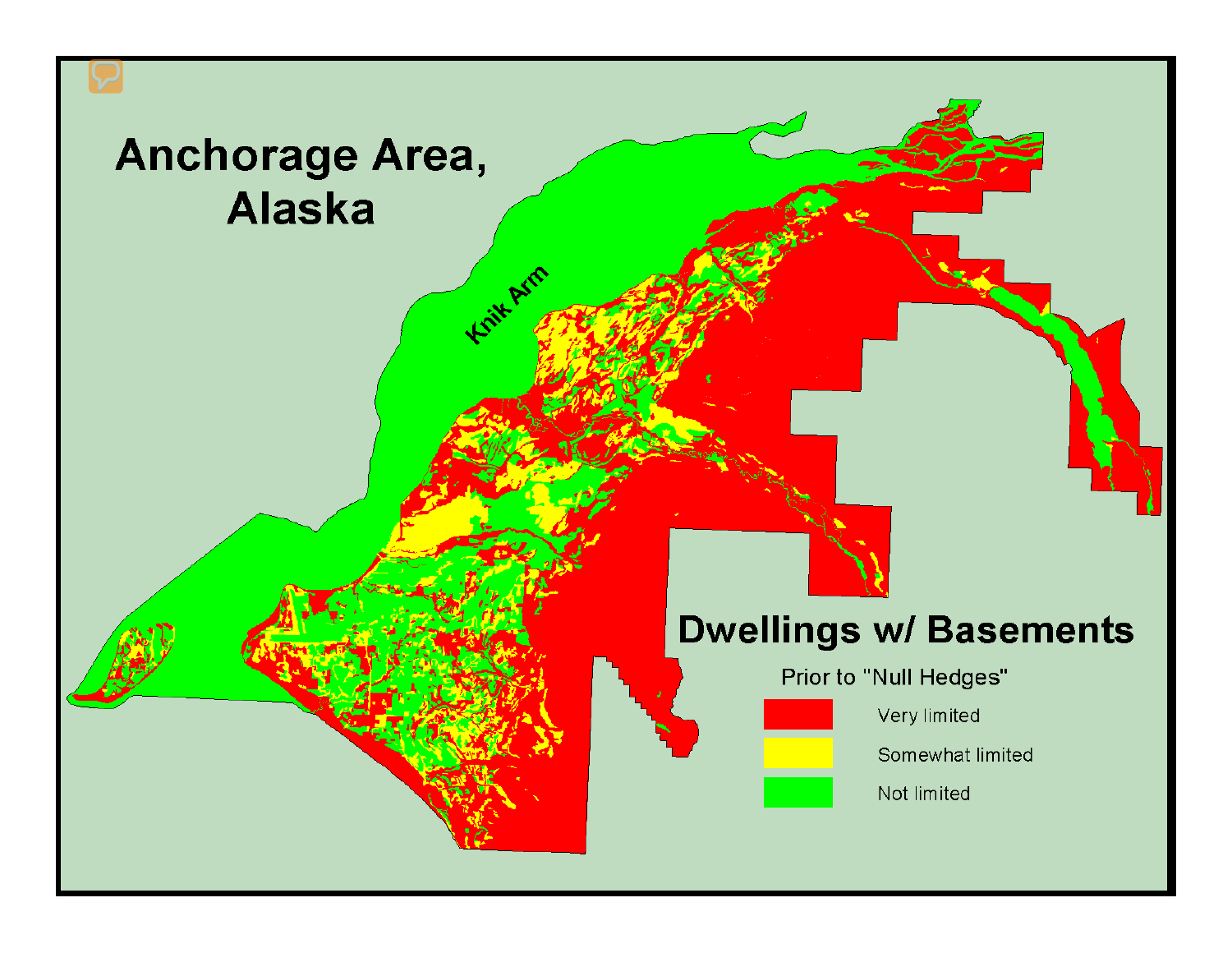

### **Dwellings w/ Basements**

Miscellaneous Areas "Not rated"



Very limited

Somewhat limited

Not limited

Not rated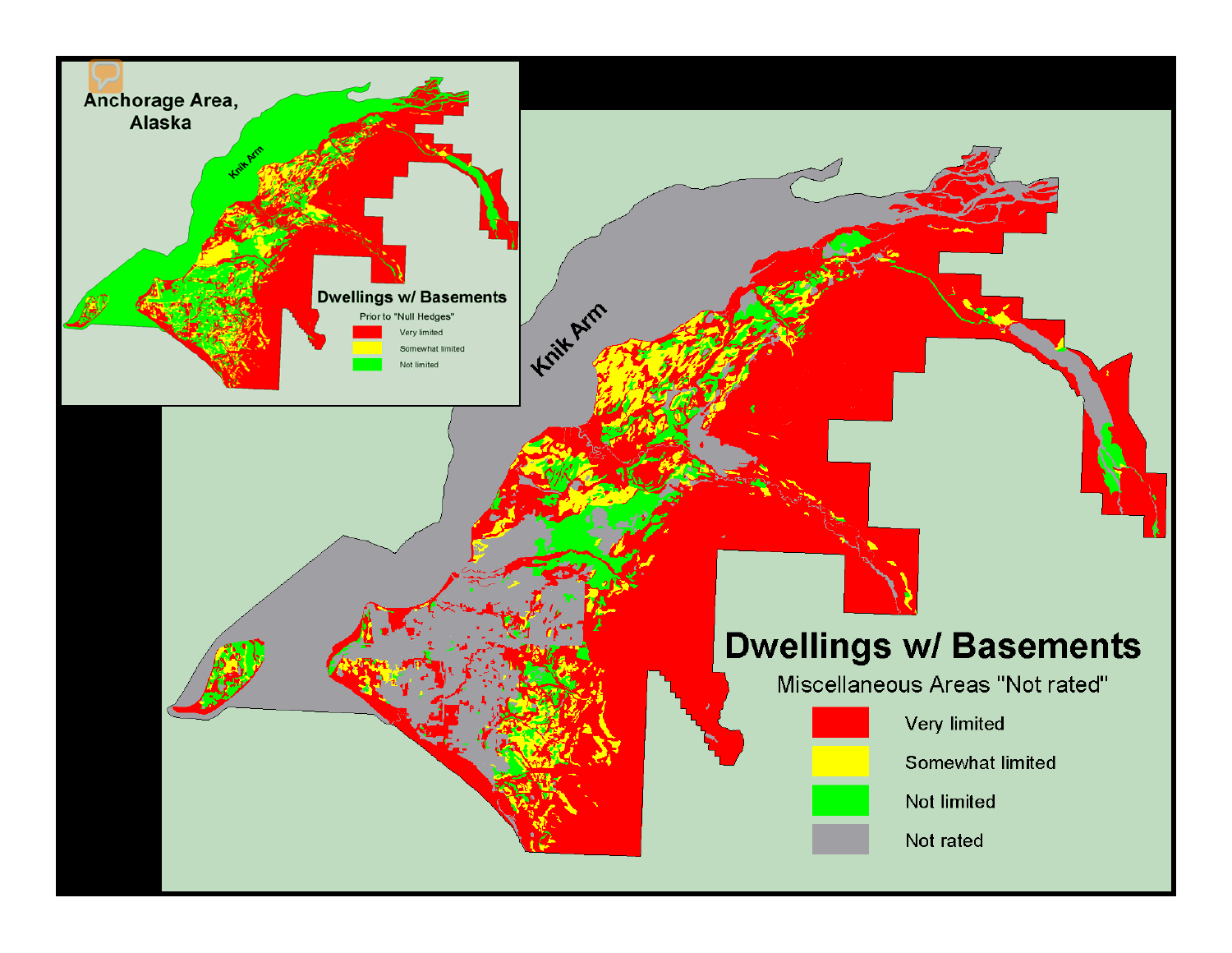

### **Dwellings w/ Basements**

w/ "Null Hedges"



Very limited

Somewhat limited

Not limited

Not Rated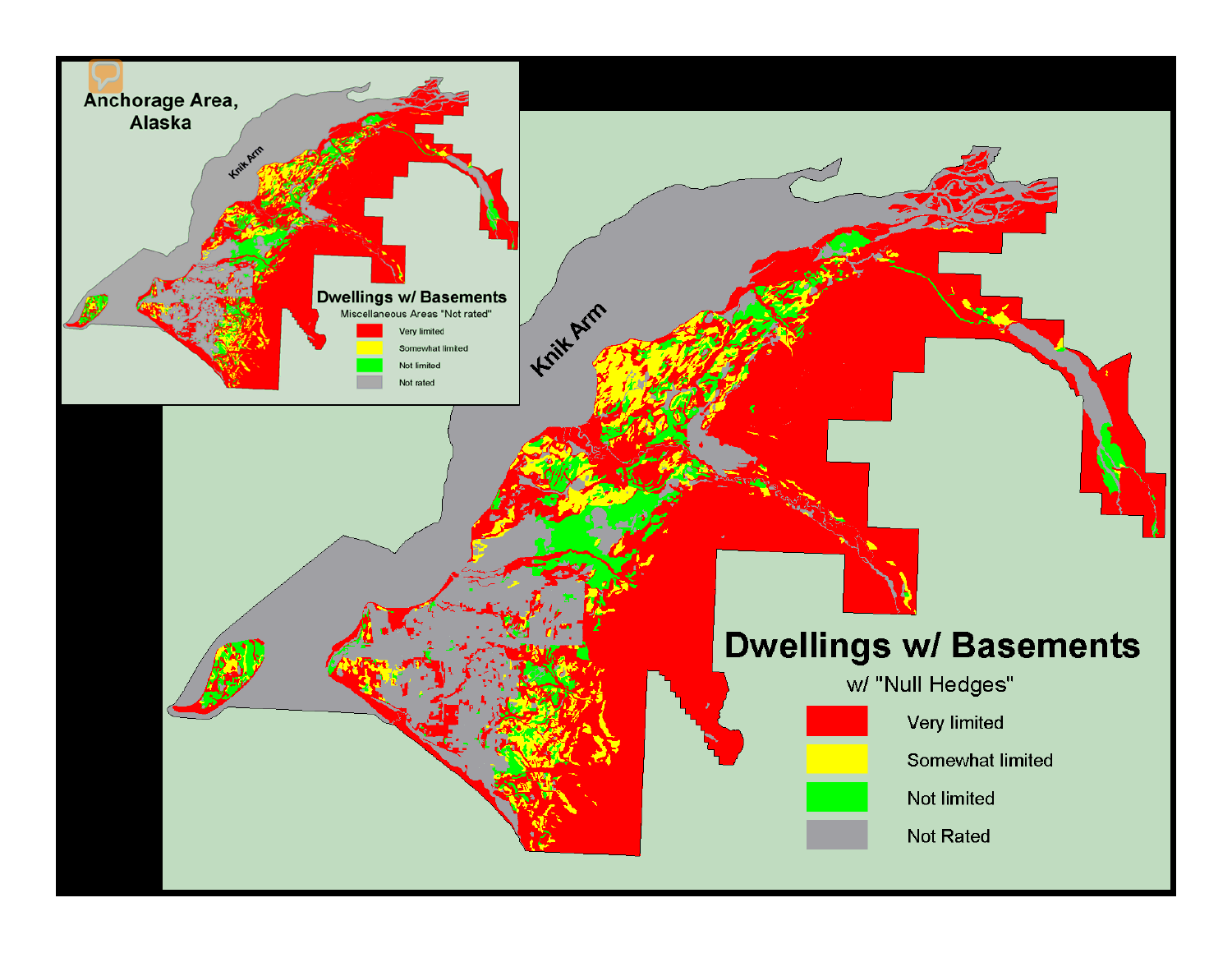## **Interior Alaska - Discontinuous Permafrost**

|                              | Goldstream-Nenana                                    | <b>Copper River</b>          | <b>Greater Fairbanks</b>   |  |  |  |
|------------------------------|------------------------------------------------------|------------------------------|----------------------------|--|--|--|
|                              | (1972)                                               | (1984)                       | (2001)                     |  |  |  |
|                              | <b>Converted SSSD Survey</b>                         | <b>Converted SSSD Survey</b> | <b>Modern NASIS Survey</b> |  |  |  |
| <b>National Top Rule</b>     | Percent of Major Components "Not rated" ------------ |                              |                            |  |  |  |
| <b>ENG</b> – Septic Tank     | <b>100</b>                                           | 11                           | 9                          |  |  |  |
| <b>Absorption Fields</b>     |                                                      |                              |                            |  |  |  |
| <b>ENG - Dwellings w/</b>    | <b>100</b>                                           | 11                           | 9                          |  |  |  |
| <b>Basements</b>             |                                                      |                              |                            |  |  |  |
| <b>ENG</b> – Daily Cover for | <b>100</b>                                           | 43                           | <b>16</b>                  |  |  |  |
| Landfill                     |                                                      |                              |                            |  |  |  |
| <b>ENG – Local Roads</b>     | <b>100</b>                                           | 33                           | 9                          |  |  |  |
| and Streets                  |                                                      |                              |                            |  |  |  |
| <b>ENG</b> – Construction    | <b>100</b>                                           | 43                           | 26                         |  |  |  |
| <b>Materials</b> ; Gravel    |                                                      |                              |                            |  |  |  |
| <b>Source</b>                |                                                      |                              |                            |  |  |  |
| <b>URB/REC</b> – Paths and   | <b>100</b>                                           | 48                           | 98                         |  |  |  |
| <b>Trails</b>                |                                                      |                              |                            |  |  |  |
|                              | 6                                                    |                              |                            |  |  |  |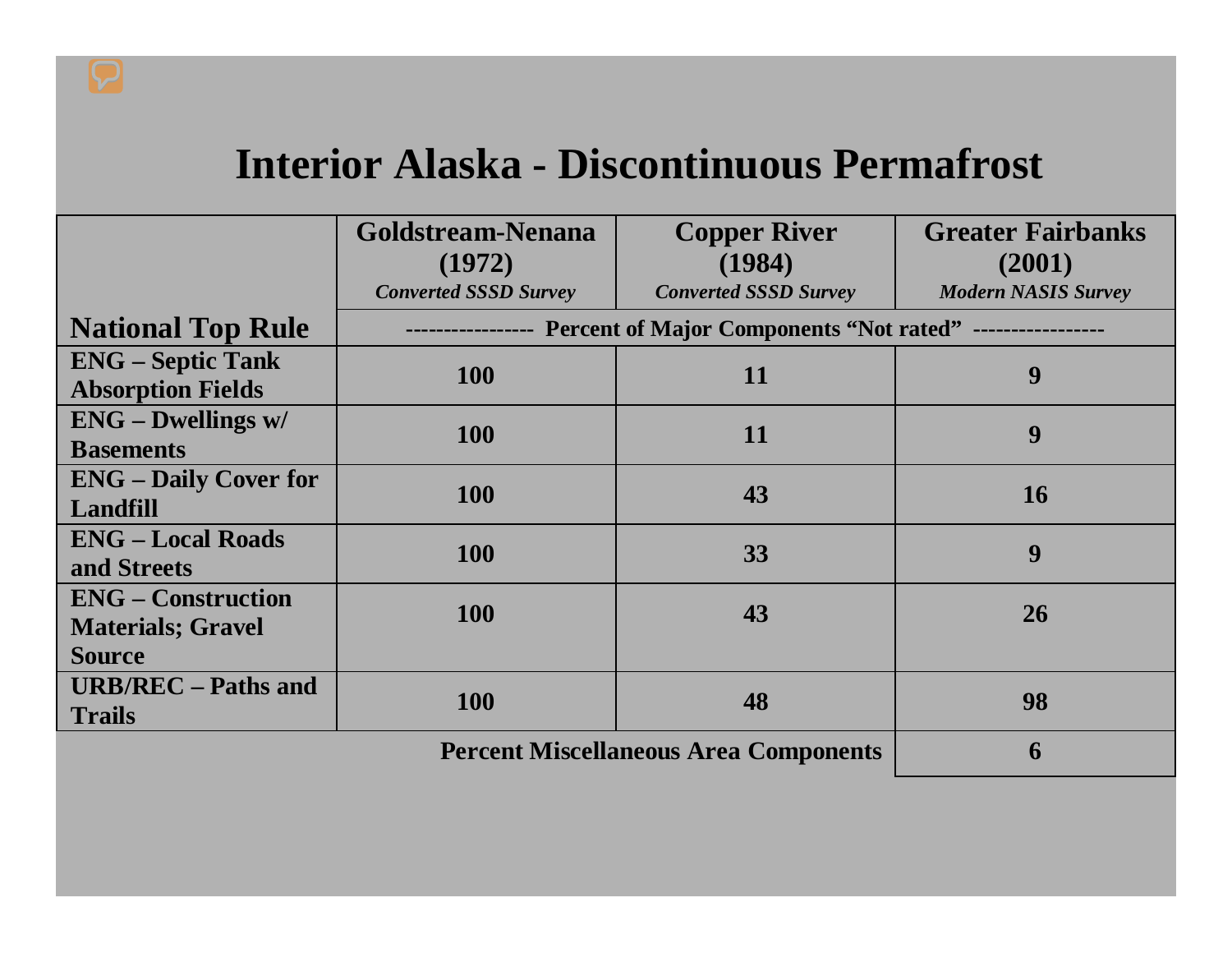## **South Central Alaska - No Permafrost**

|                              | <b>Homer-Ninilchik</b>       | <b>Lower Kenai</b>                                                            | Anchorage                  |  |  |
|------------------------------|------------------------------|-------------------------------------------------------------------------------|----------------------------|--|--|
|                              | (1963)                       | (1994)                                                                        |                            |  |  |
|                              |                              |                                                                               | (2000)                     |  |  |
|                              | <b>Converted SSSD Survey</b> | <b>Converted SSSD Survey</b>                                                  | <b>Modern NASIS Survey</b> |  |  |
| <b>National Top Rule</b>     |                              | ---------------- Percent of Major Components "Not rated" -------------------- |                            |  |  |
| <b>ENG</b> – Septic Tank     | <b>100</b>                   | 13                                                                            | 11                         |  |  |
| <b>Absorption Fields</b>     |                              |                                                                               |                            |  |  |
| $ENG - Dwellings$ w/         | <b>100</b>                   | 13                                                                            |                            |  |  |
| <b>Basements</b>             |                              |                                                                               | 10                         |  |  |
| <b>ENG</b> – Daily Cover for | <b>100</b>                   | 17                                                                            | 21                         |  |  |
| <b>Landfill</b>              |                              |                                                                               |                            |  |  |
| <b>ENG – Local Roads</b>     | <b>100</b>                   | 13                                                                            | 11                         |  |  |
| and Streets                  |                              |                                                                               |                            |  |  |
| <b>ENG</b> – Construction    | <b>100</b>                   | <b>16</b>                                                                     | 18                         |  |  |
| <b>Materials; Gravel</b>     |                              |                                                                               |                            |  |  |
| <b>Source</b>                |                              |                                                                               |                            |  |  |
| <b>URB/REC</b> – Paths and   | <b>100</b>                   | 23                                                                            | 95                         |  |  |
| <b>Trails</b>                |                              |                                                                               |                            |  |  |
|                              | <b>10</b>                    |                                                                               |                            |  |  |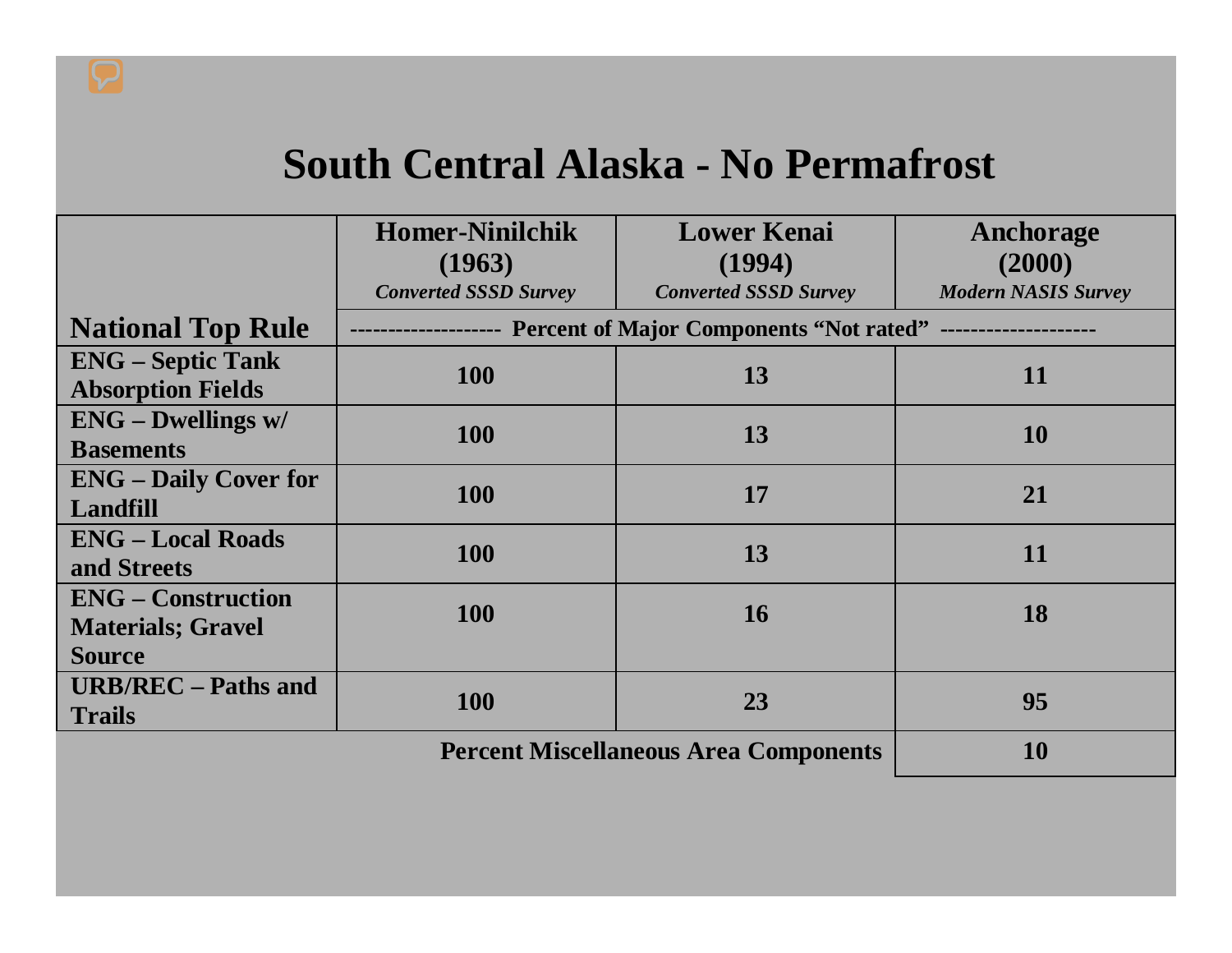## **New "null hedge" interpretations**

### •**Applicable only with new or updated NASIS data**

•**Update strategy**

•**selected data elements in order to make work**

•**comprehensive update of survey**

•**Still in need of some 'fine tuning'**

•**Known problems**

•**Organic layers**

•**Permafrost layers**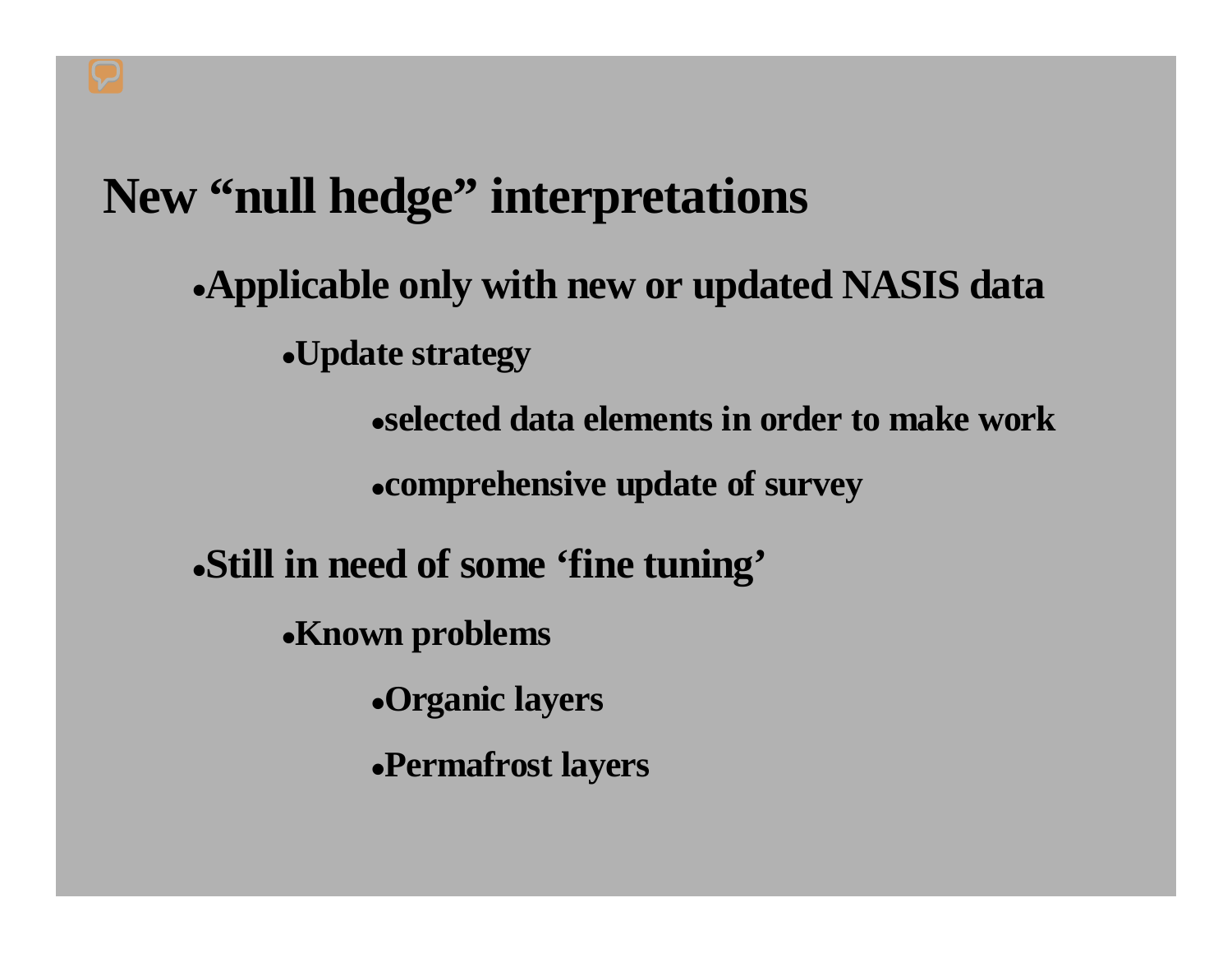## **Organic layers**

- • **Which NASIS data elements are applicable to organic layers and what are the standards for populating those elements?**
- • **How do we refine our interpretive rules to reliably interpret a layer, regardless of whether it is mineral or organic?**
- **What is the surface layer of interest for our interpretations and is it the same for all interpretations?**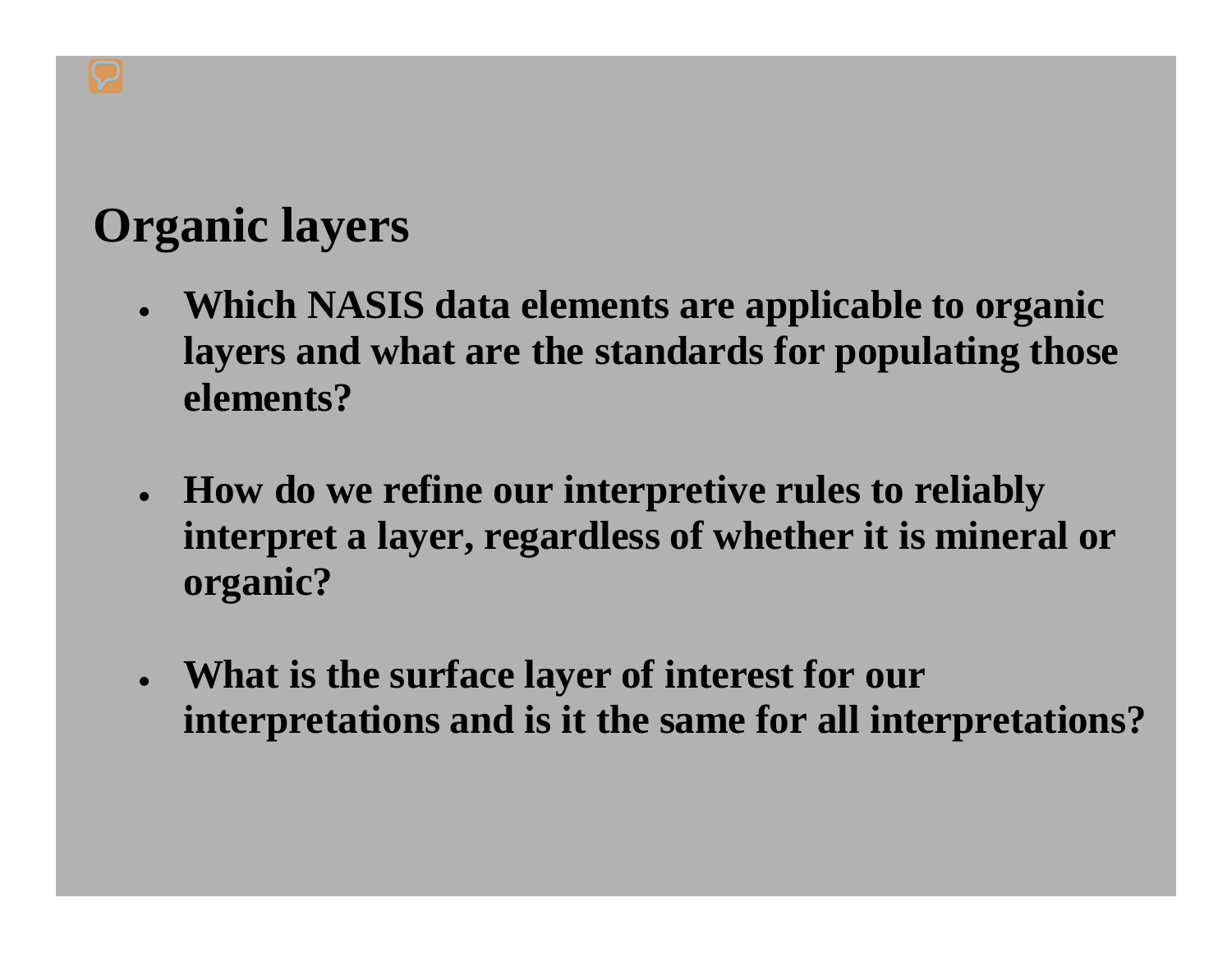## **Permafrost layers**

•**Which NASIS data elements apply to permanently frozen layers and what are the rules for populating those elements?**

•**Do we interpret permanently frozen layers as restrictive features or as 'normal' soil layers**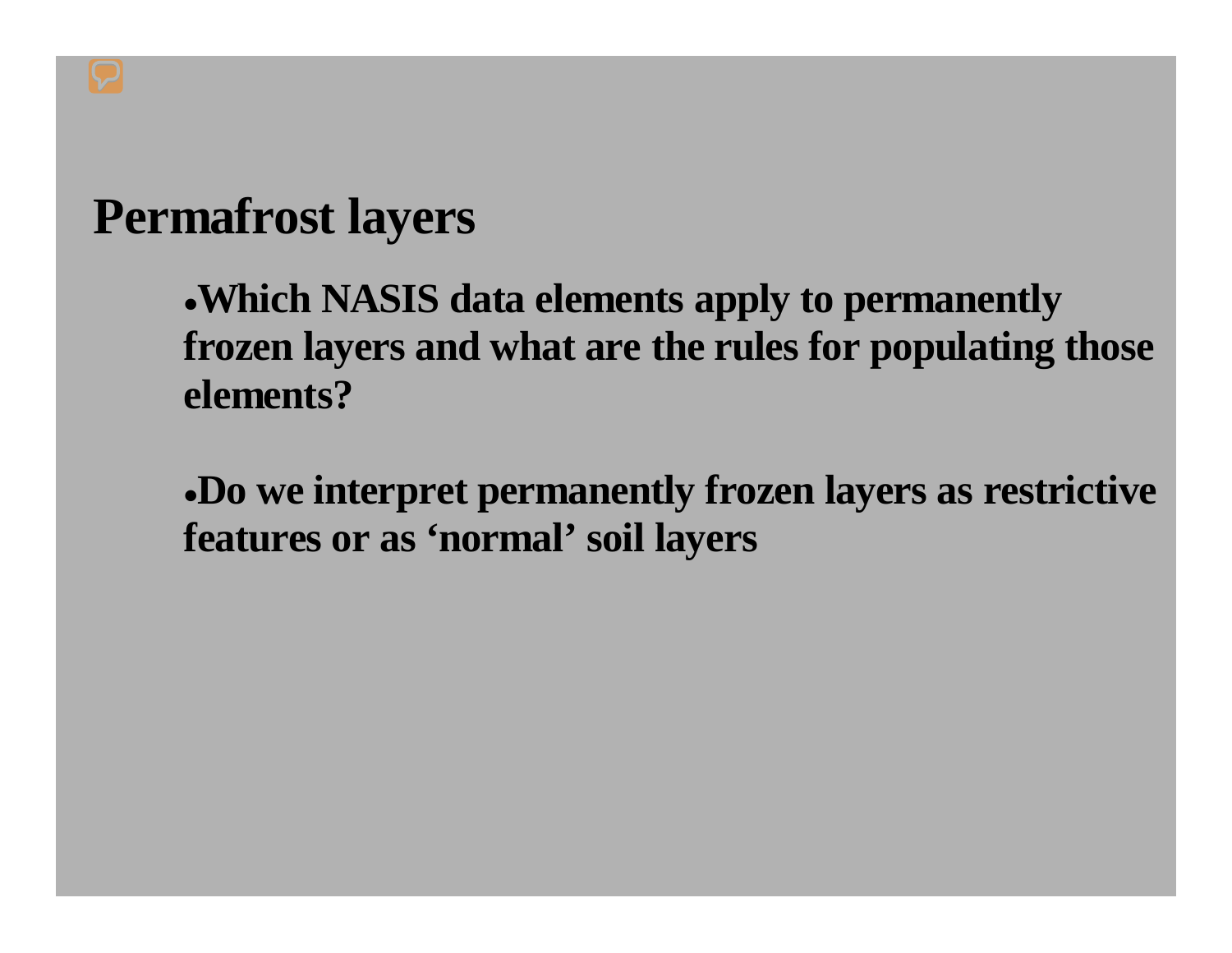# **New "null hedge" interpretations**

- $\bullet$  **Have the potential to provide complete control over which components are rated and which are not**
- **Provide the opportunity to refine or establish data standards and a minimum data set for interpretations**
- **Provide an effective tool to check the completeness and quality of survey area data**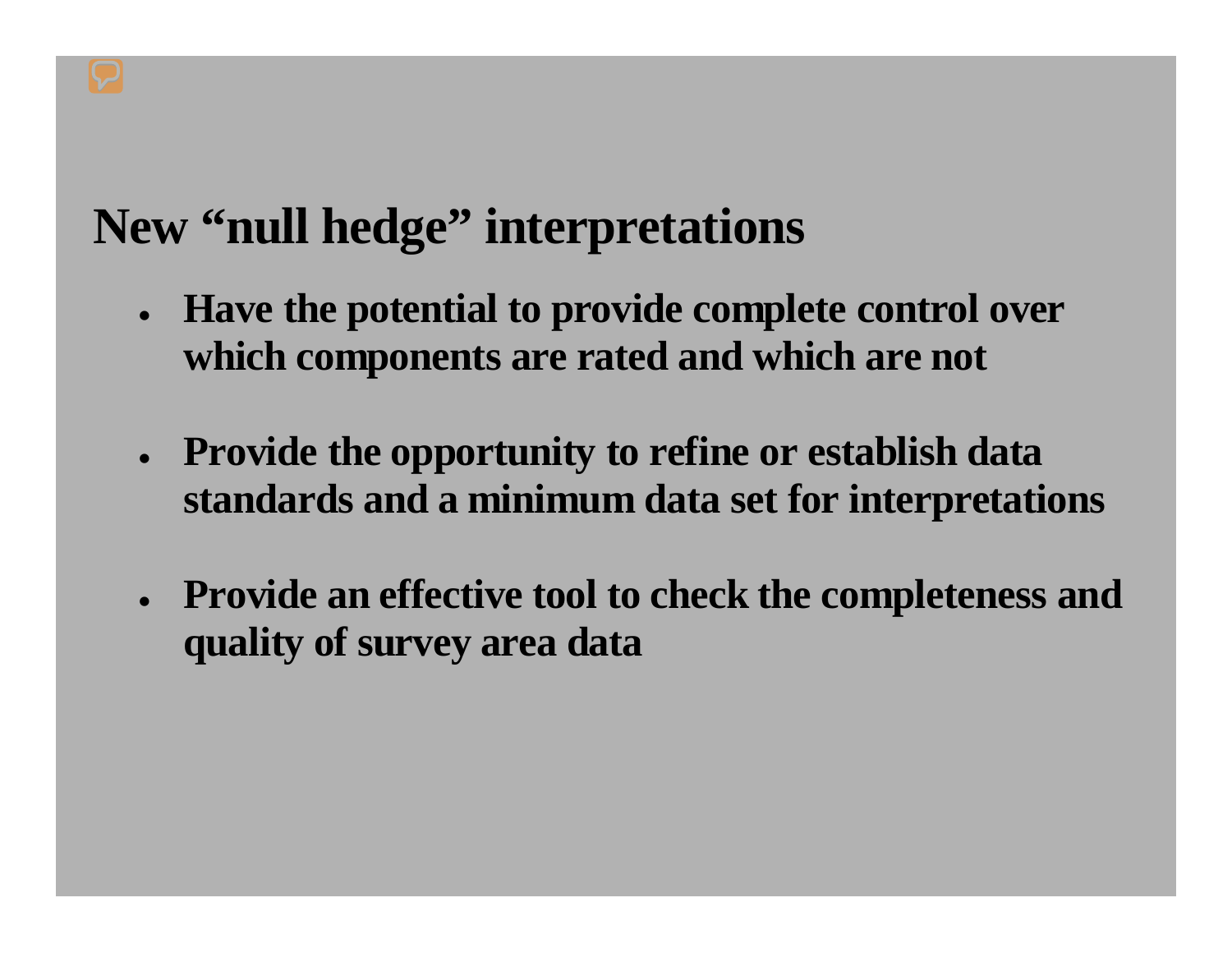# **Which set of interpretations do we use?**

- **New "null hedge" interpretations**
	- **Must update data!**
- **Original "pre null hedge" interpretations**
	- • **Exist only in existing SSURGO v2 exports and Access templates!**
- **Ames legacy interpretations**
	- **Still valid!**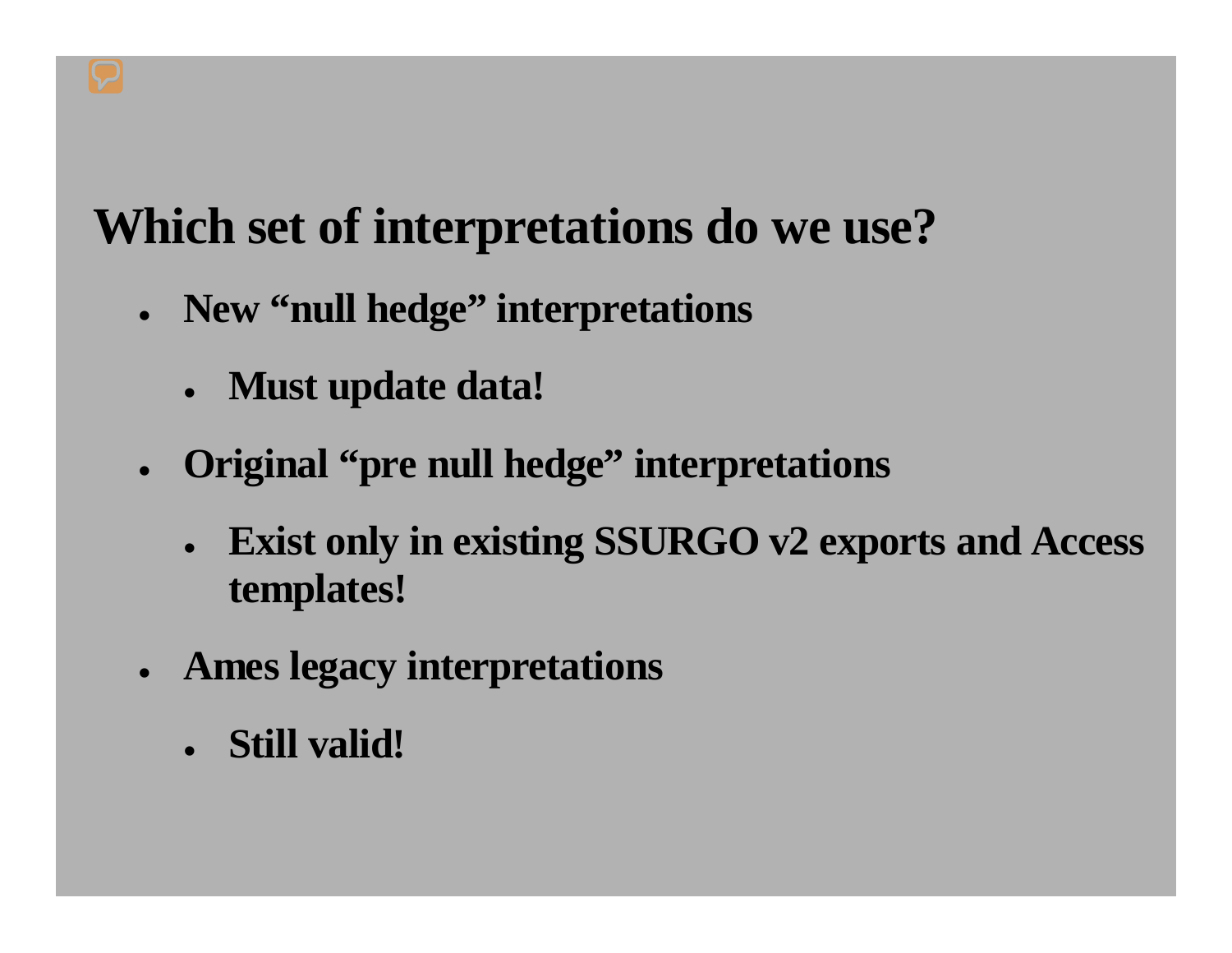Microsoft Access - [17 Legacy Construction : Report] The Edit View Lools Window Help

 $\mathbb{K}\cdot \mathfrak{S}$   $\mathcal{O}$  0 0 8 8  $\mathbb{H}$  100%

#### Legacy Interpretations - Construction Materials

 $\blacksquare$   $\blacksquare$   $\times$  $L = 2$ 

 $\overline{\phantom{a}}$ 

회

¥

Matanuska-Susitna Valley Area, Alaska

| Map Symbol and Map Unit Name                                               |                                           |                          |                          |                                                      |  |  |
|----------------------------------------------------------------------------|-------------------------------------------|--------------------------|--------------------------|------------------------------------------------------|--|--|
| Component                                                                  | Roadfill                                  | Sand                     | Gravel                   | Topsoil                                              |  |  |
| 101: BENKA SILT LOAM, 0 TO 3 PERCENT SLOPES                                |                                           |                          |                          |                                                      |  |  |
| <b>BENKA</b>                                                               | Fair: frost action                        | Probable:                | Improbable: too sandy    | Poor, thin layer, too sandy                          |  |  |
| 140: GOLDCORD-TSADAKA COMPLEX, 0 TO 30 PERCENT SLOPES                      |                                           |                          |                          |                                                      |  |  |
| GOLDCORD                                                                   | Poor: depth to rock                       | Improbable: excess fines | Improbable: excess fines | Poor, depth to rock,<br>slope, small stones          |  |  |
| <b>TSADAKA</b>                                                             | Poor: cemented pan                        | Improbable: excess fines | Improbable: excess fines | Poor. area reclaim,<br>cemented pan, small<br>stones |  |  |
| 167: KNIK SILT LOAM, UNDULATING                                            |                                           |                          |                          |                                                      |  |  |
| KNIK                                                                       | Fair: frost action                        | Probable:                | Probable:                | Poor, area reclaim, small<br>stones, too sandy       |  |  |
| 184: SIWASH-TALKEETNA, COOL-SNOWDANCE ASSOCIATION, 0 TO 30 PERCENT SLOPES. |                                           |                          |                          |                                                      |  |  |
| SIWASH                                                                     | Poor: depth to rock, frost<br>action      | Improbable: excess fines | Improbable: excess fines | Poor, depth to rock.<br>slope, small stones          |  |  |
| SNOWD ANCE                                                                 | Poor: wetness                             | Improbable: excess fines | Improbable: excess fines | Poor, area reclaim, small<br>stones, wetness         |  |  |
| <b>TALKEE TNA COOL</b>                                                     | Fair: dense layer, frost<br>action, slope | Improbable: excess fines | Improbable: excess fines | Poor, area reclaim, slope,<br>small stones           |  |  |
| 206: WHITSOL SILT LOAM, COOL, SLOPING AND MODERATELY STEEP                 |                                           |                          |                          |                                                      |  |  |
| WHITSOL COOL, MODER ATELY STEEP                                            | Ploor: frost action                       | Improbable: excess fines | Improbable: excess fines | Good:                                                |  |  |
| WHITSOL COOL, SLOPING                                                      | Ploor: frost action                       | Improbable: excess fines | Improbable: excess fines | Good:                                                |  |  |

Ready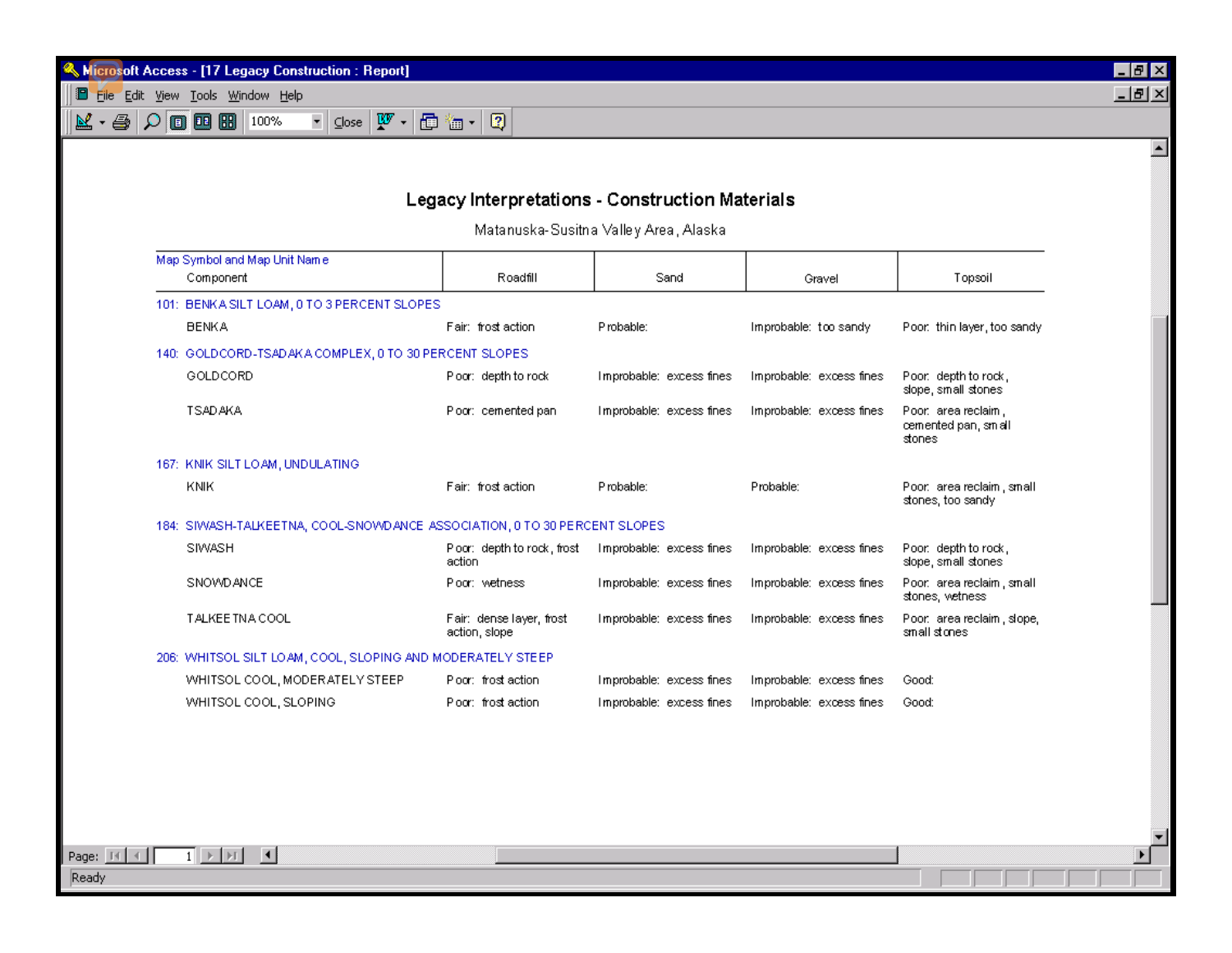

#### **Mapunit Descriptions**

Anchorage Area, Alaska

Note, data applies to the entire extent of the mapunit within the survey area. Mapunit and soil properties for a specific parcel of land may vary somewhat and should be determined by on-site investigation.

#### 429 - Kashwitna-Kichatna complex, 12 to 20 percent slopes

Mean annual precipitation: 14 to 20 inches Mean annual temperature: 29 to 43 degrees F Frost-free period: 105 to 135 days

#### Kashwitna and similar soils

| Extent: 30 to 90 percent of the unit                       | Soil loss tolerance (T factor): 1        |
|------------------------------------------------------------|------------------------------------------|
| Landform(s): hill                                          | Wind erodibility group (WEG): 1          |
| Slope gradient: 12 to 20 percent                           | Wind erodibility index (WEI): 160        |
| Parent material: coarse-silty loess over gravelly outwash. | Land capability class, non-irrigated: 6e |
| Restrictive feature(s): none                               | Drainage class: well drained             |
| Seasonal high water table: greater than 60 inches          | Hydric soil: no                          |
| Flooding hazard: none                                      | Hydrologic group: B                      |
| Ponding Hazard: none                                       | Potential frost action: high             |
|                                                            |                                          |

| Representative soil profile: | Texture                              | Permeability     | Available Water<br>Capacty | рH              | Κw  | Κf  |
|------------------------------|--------------------------------------|------------------|----------------------------|-----------------|-----|-----|
| $0$ to $3$ in .<br>0е --     | moderately decomposed plant material | moderately rapid | 1.0 to 1.1 in              | $4.0$ to 5.5    |     |     |
| 3 to 5 in<br>$E =$           | silt loam.                           | moderate         | 0.6 to 0.7 in              | $5.1\times 6.0$ | .32 | -37 |
| 5 to 16 in<br>Bs —           | silt loam                            | moderate         | 3.4 to 4.1 in              | $5.1\times 6.0$ | 32  | .37 |
| 16 to 18 in<br>2BC —         | gravellysandyloam                    | moderately rapid | $0.1$ to $0.2$ in          | 5.6to 6.5       | .10 | .24 |
| 18 to 60 in<br>$2C -$        | very gravelly sand                   | rapid            | $1.3$ to $2.1$ in          | 5.6to 6.5       | .05 | .24 |

#### Kichatna and similar soils

 $\overline{1}$  +  $\overline{1}$ 

Extent: 10 to 70 percent of the unit Landform(s): hill Slope gradient: 12 to 20 percent

Soil loss tolerance (T factor): 1 Wind erodibility group (WEG): 1 Wind erodibility index (WEI): 160

HEL, mapunit: highly erodible land

HEL, water: highly erodible land

HEL, wind: highly erodible land

Ready

Page: IN | 4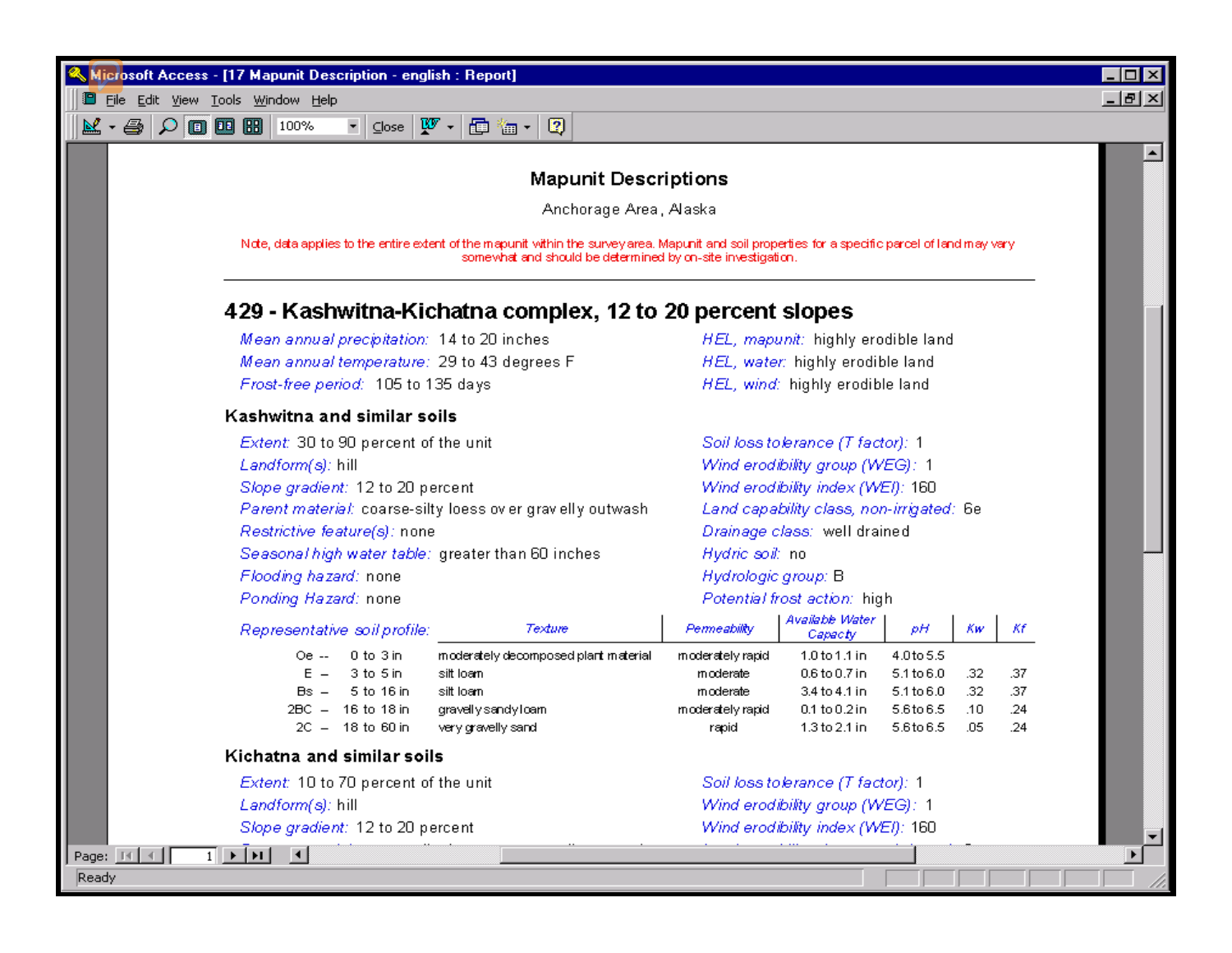**AK610 - Greater Fairbanks Area, Alaska**

**Table K1b\_1. Water Features**

**(See text for definitions of terms used i ……… in the depth of water on the surface. Soil moisture status ……… w the soil surface.)**

| Map symbol<br>and soil name | Hydro-<br>logic | Month   | Soil Moisture Status |               |
|-----------------------------|-----------------|---------|----------------------|---------------|
|                             | group           |         | <br>Depth            | <b>Status</b> |
|                             |                 |         | In.                  |               |
| 162:                        |                 |         |                      |               |
| Salchaket                   | $\mathbf B$     | Apr     | <br>$0 - 8$          | Wet           |
|                             |                 |         | <br>$8 - 18$         | Wet, frozen   |
|                             |                 |         | <br>$18 - 72$        | Dry to moist  |
|                             |                 | May     | <br>$0 - 12$         | <b>Net</b>    |
|                             |                 |         | <br>$12 - 22$        | Wet, frozen   |
|                             |                 |         | <br>$22 - 72$        | Dry to moist  |
|                             |                 | Jun-Sep | <br>$0 - 72$         | Dry to moist  |
|                             |                 |         |                      |               |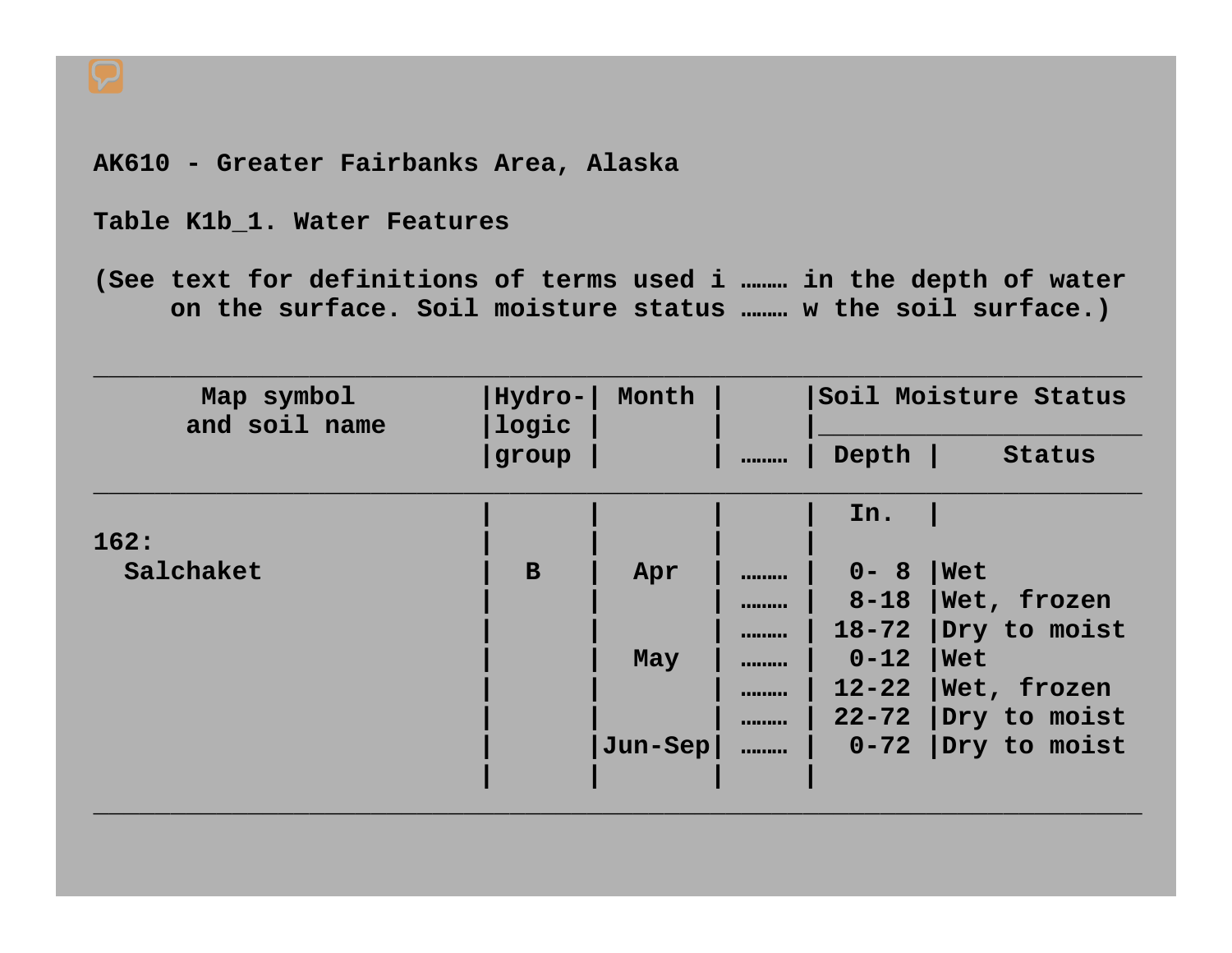#### **2FP3—**

**..**

**..**

**..**

**..**

### **Boreal Flood Plains with Discontinuous Permafrost(Typic Cryofluvents-Fluvaquentic Historthels-Typic Cryorthents Complex)**

```
Boreal-riparian forested loamy mid flood plains
Soil name: Typic Cryofluvents and similar soils
Extent: 15 to 50 percent of the map unit
Landform: flood plains
```

```
Boreal-riparian forested loamy high flood plains, frozen
Soil name: Fluvaquentic Historthels and similar soils
Extent: 20 to 60 percent of the map unit
Landform: flood plains
```

```
Boreal-riparian forested gravelly mid flood plains
Soil name: Typic Cryorthents and similar soils
Extent: 20 to 50 percent of the map unit
Landform: flood plains
```